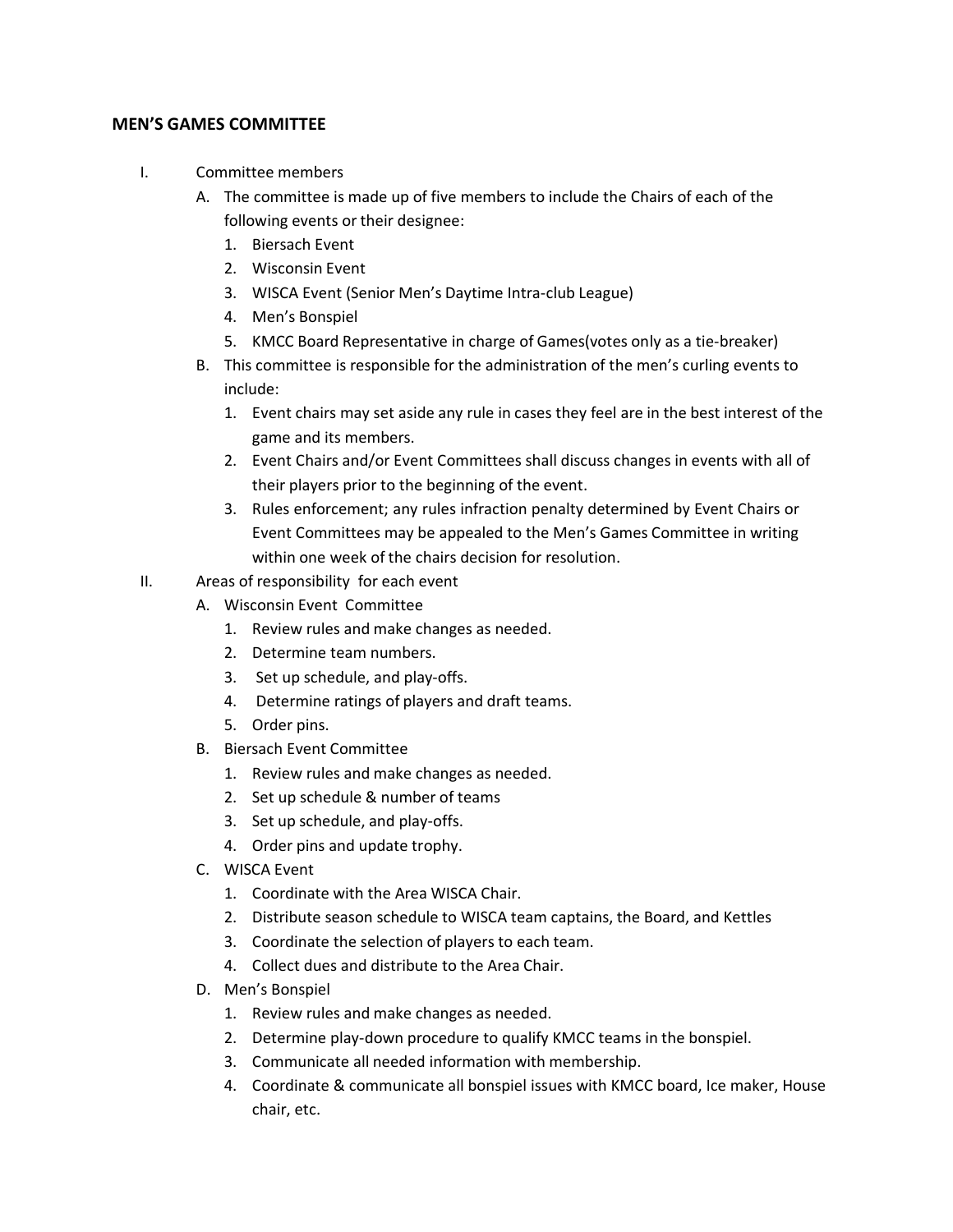## **KMCC MENS CURLING RULES**

REVISED 11/12/1979 04/19/2004 11/11/2011 08/31/2013 03/07/2019 03/03/2022

## **ELIGIBILITY**

- 1. All Men who are full curling members in good standing are eligible to curl on a team. Junior adult members at least 14 years old may be allowed to curl in the Wisconsin or Biersach events with permission of the events chair/committee.
- 2. Guest privileges: Article II, Section 9 of our club By-laws states "Guests may be invited to curl in a league game one (1) time in a current season. No guest may curl in more than one (1) league game in a year. No guest shall curl in a club play-down or play-off." Social members are allowed to substitute up to three times in a year in men's events during regular league play. However, they are not allowed to curl in play-downs or play-offs.
- 3. All league games are to be eight ends and should take less than 2 hours to play.
- 4. First shift games are to start promptly at 6:15 P.M. or whenever the league schedules the games. After one hour and forty minutes (7:55 P.M. as an example) you will finish the end you are in and curl one additional end. All shifts will play under the same time limit. In the event of a tie, additional ends are allowed. When all stones have come to rest or passed beyond the end line the next end has begun.
- 5. LEGAL RINK
	- A. Three player teams must include at least two regular team members plus one sub to be legal. The first two players will deliver three stones each - exception for Wisconsin event rules outlined below.
	- B. Four player teams need two regular members plus two subs to be legal.
- 6. All games start promptly at the scheduled start time
	- Penalty for violation:
	- 0 10 minutes late -----No penalty
	- 11 -20 minutes late ---- 2 points and 2 ends
	- 21-30 minutes late------3 points and three ends
	- 31 minutes late---------- Forfeit
- 7. All games will be played with the five rock free guard zone rule.
- 8. Rules committee has the right to limit number of teams in any event.
- 9. The winner of the Biersach Event 'round robin' receives an invitation to play in the Kettle Moraine Men's Invitational Bonspiel.
- 10. USCA rules apply, unless accepted above.
- 11. Wisconsin Event Substitution rules addendum: